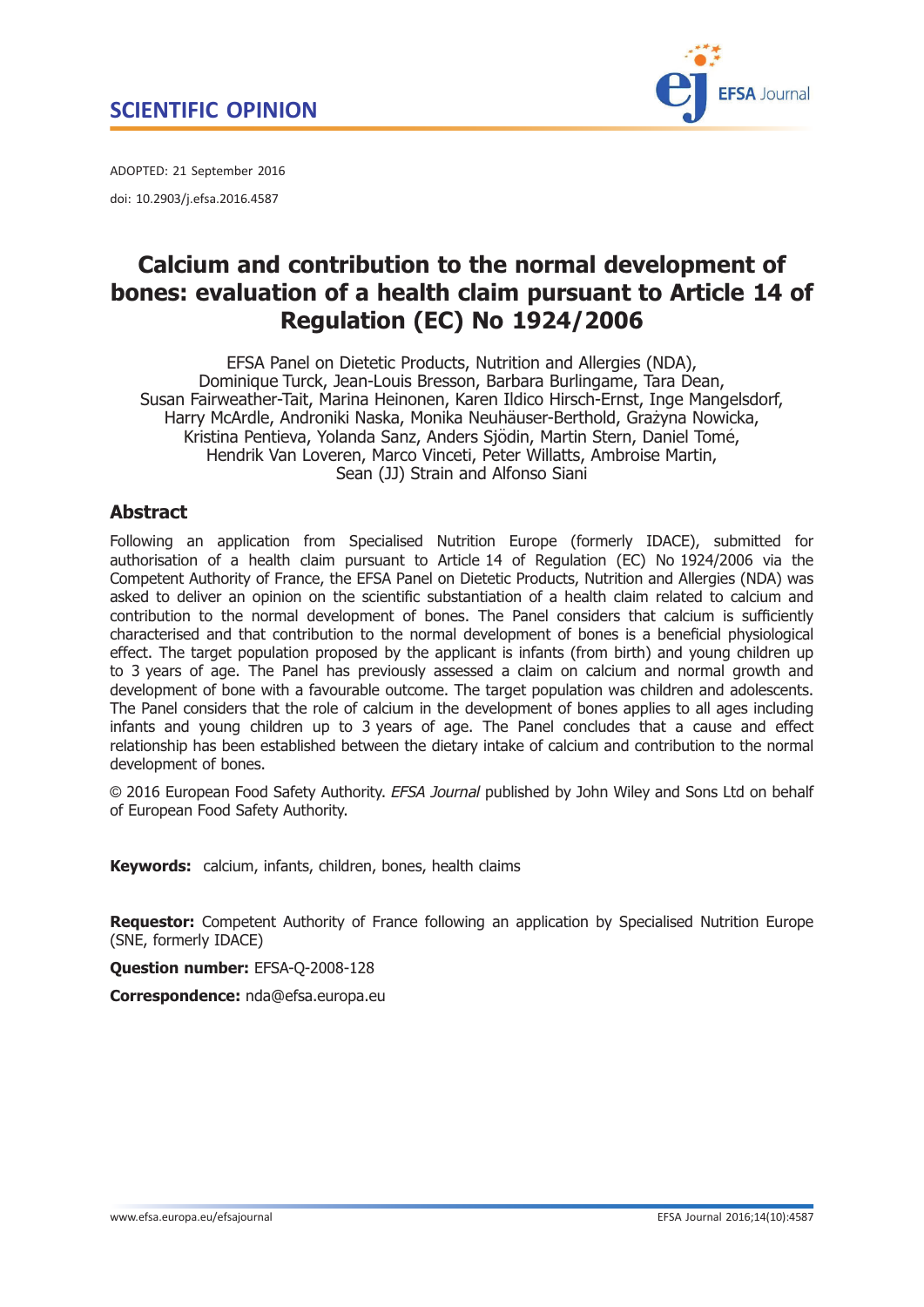

Panel members: Jean-Louis Bresson, Barbara Burlingame, Tara Dean, Susan Fairweather-Tait, Marina Heinonen, Karen Ildico Hirsch-Ernst, Inge Mangelsdorf, Harry McArdle, Androniki Naska, Monika Neuhäuser-Berthold, Grażyna Nowicka, Kristina Pentieva, Yolanda Sanz, Alfonso Siani, Anders Siödin, Martin Stern, Daniel Tomé, Dominique Turck, Hendrik Van Loveren, Marco Vinceti and Peter Willatts

Suggested citation: EFSA NDA Panel, Turck D, Bresson J-L, Burlingame B, Dean T, Fairweather-Tait S, Heinonen M, Hirsch-Ernst KI, Mangelsdorf I, McArdle H, Naska A, Neuhäuser-Berthold M, Nowicka G, Pentieva K, Sanz Y, Sjödin A, Stern M, Tomé D, Van Loveren H, Vinceti M, Willatts P, Martin A, Strain S (JJ) and Siani A, 2016. Scientific opinion on calcium and contribution to the normal development of bones: evaluation of a health claim pursuant to Article 14 of Regulation (EC) No 1924/2006. EFSA Journal 2016;14 (10):4587, 9 pp. doi[:10.2903/j.efsa.2016.4587](http://dx.doi.org/10.2903/j.efsa.2016.4587)

#### ISSN: 1831-4732

© 2016 European Food Safety Authority. EFSA Journal published by John Wiley and Sons Ltd on behalf of European Food Safety Authority.

This is an open access article under the terms of the [Creative Commons Attribution-NoDerivs](http://creativecommons.org/licenses/by-nd/4.0/) License, which permits use and distribution in any medium, provided the original work is properly cited and no modifications or adaptations are made.



The EFSA Journal is a publication of the European Food Safety Authority, an agency of the European Union.

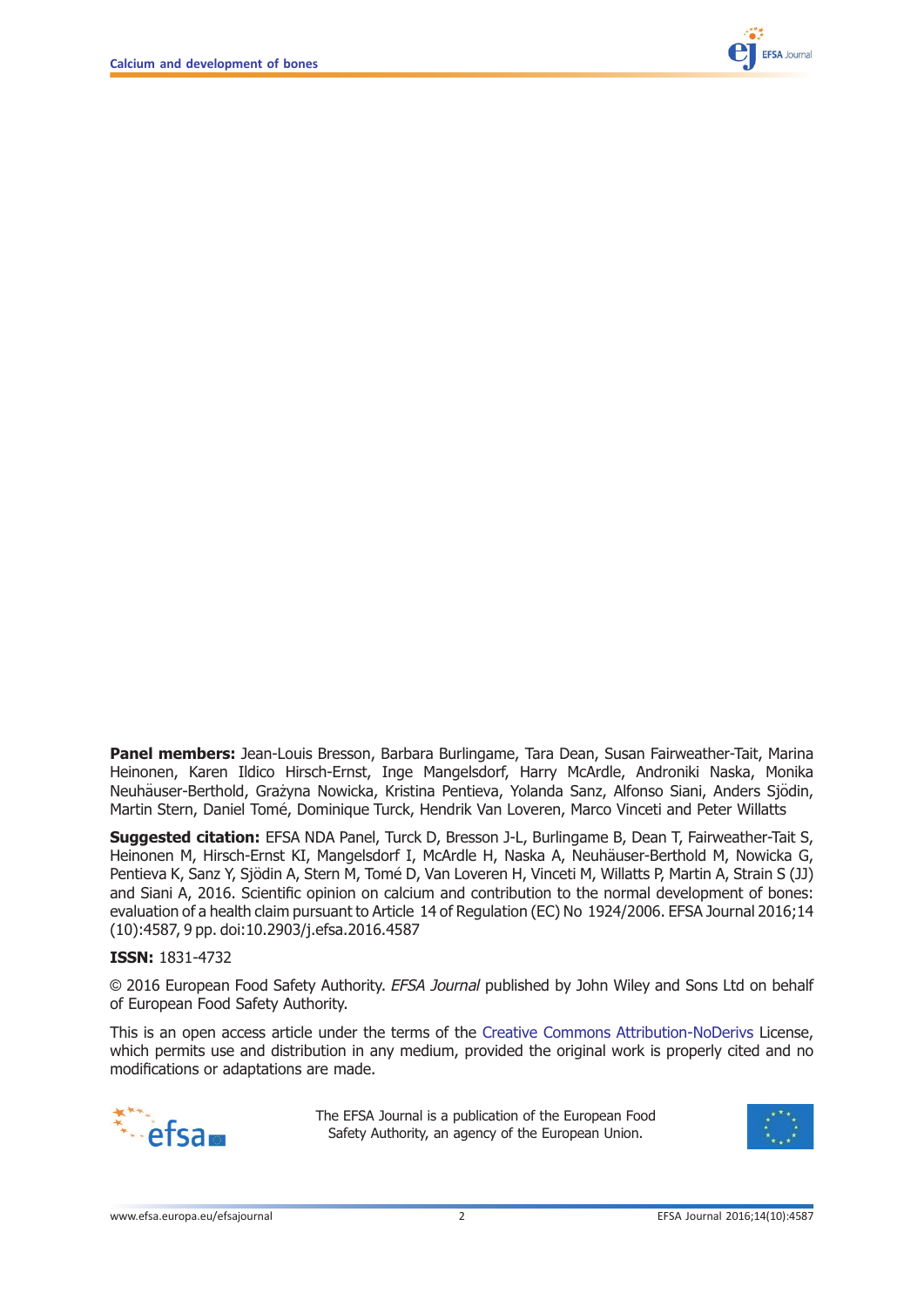

### <span id="page-2-0"></span>Summary

Following an application from Specialised Nutrition Europe (formerly IDACE), submitted for authorisation of a health claim pursuant to Article 14 of Regulation (EC) No 1924/2006 via the Competent Authority of France, the EFSA Panel on Dietetic Products, Nutrition and Allergies (NDA) was asked to deliver an opinion on the scientific substantiation of a health claim related to calcium and contribution to the normal development of bones.

The scope of the application was proposed to fall under a health claim referring to children's development and health.

The general approach of the NDA Panel for the evaluation of health claim applications is outlined in the EFSA general guidance for stakeholders on health claim applications.

The food constituent that is the subject of the health claim is calcium, which is an essential nutrient and can be measured in foods by established methods. The Panel considers that calcium is sufficiently characterised.

The claimed effect proposed by the applicant is that calcium 'is important for the development of bones'. The target population proposed by the applicant is infants (from birth) and young children up to 3 years of age. The Panel considers that contribution to the normal development of bones is a beneficial physiological effect.

The Panel has previously assessed a claim on calcium and normal growth and development of bone with a favourable outcome. The target population was children and adolescents. The Panel considers that the role of calcium in the development of bones applies to all ages including infants and young children up to 3 years of age.

The Panel concludes that a cause and effect relationship has been established between the dietary intake of calcium and contribution to the normal development of bones.

The following wording reflects the scientific evidence: 'Calcium contributes to the normal development of bones'.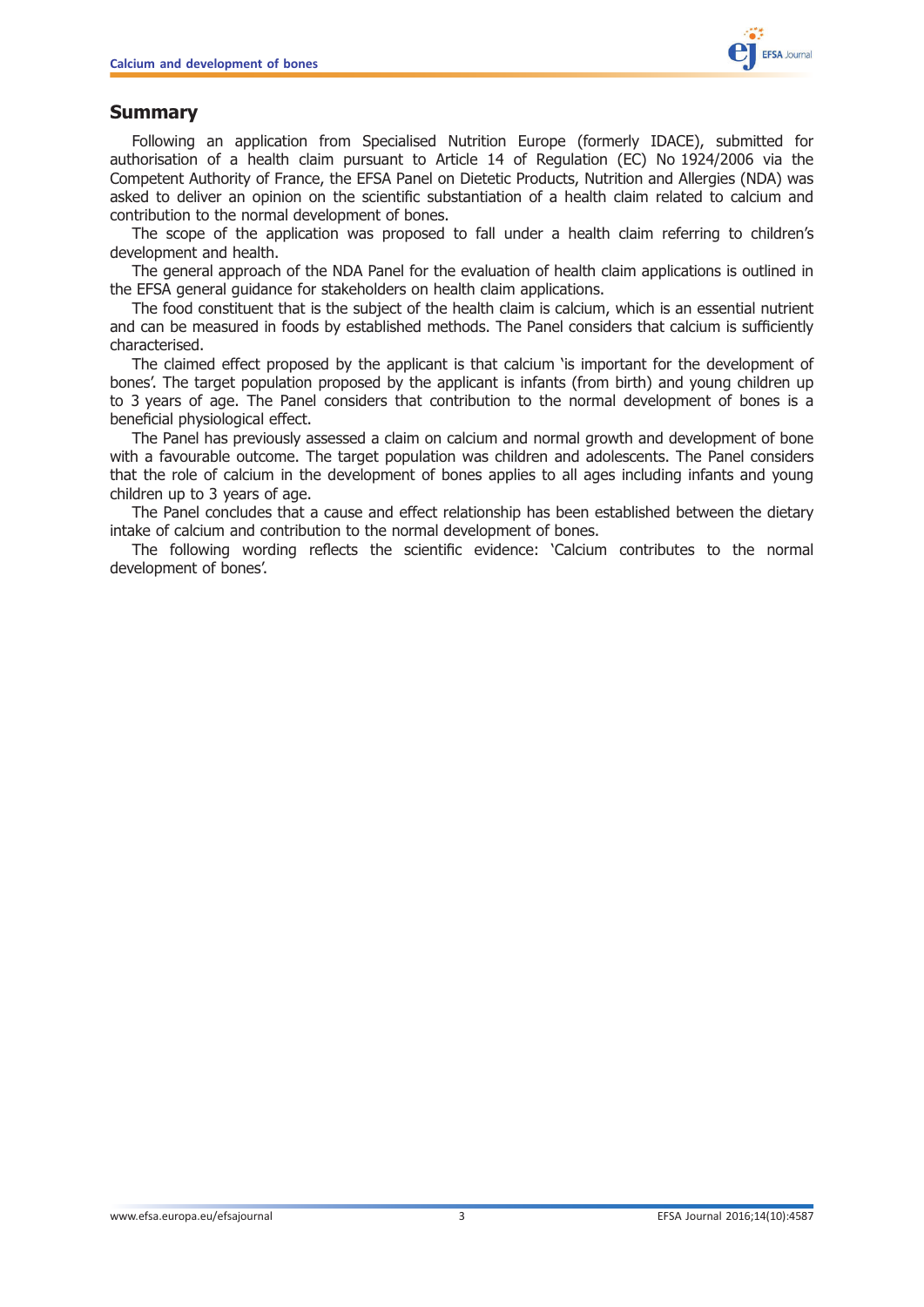

## **Table of contents**

| $1_{-}$ |  |  |
|---------|--|--|
| 1.1.    |  |  |
| 1.2.    |  |  |
| 1.3.    |  |  |
| 2.      |  |  |
| 2.1.    |  |  |
| 2.1.1.  |  |  |
| 2.1.2.  |  |  |
| 2.2.    |  |  |
| 3.      |  |  |
| 3.1.    |  |  |
| 3.2.    |  |  |
| 3.3.    |  |  |
| 3.4.    |  |  |
| 3.5.    |  |  |
| 4.      |  |  |
|         |  |  |
|         |  |  |
|         |  |  |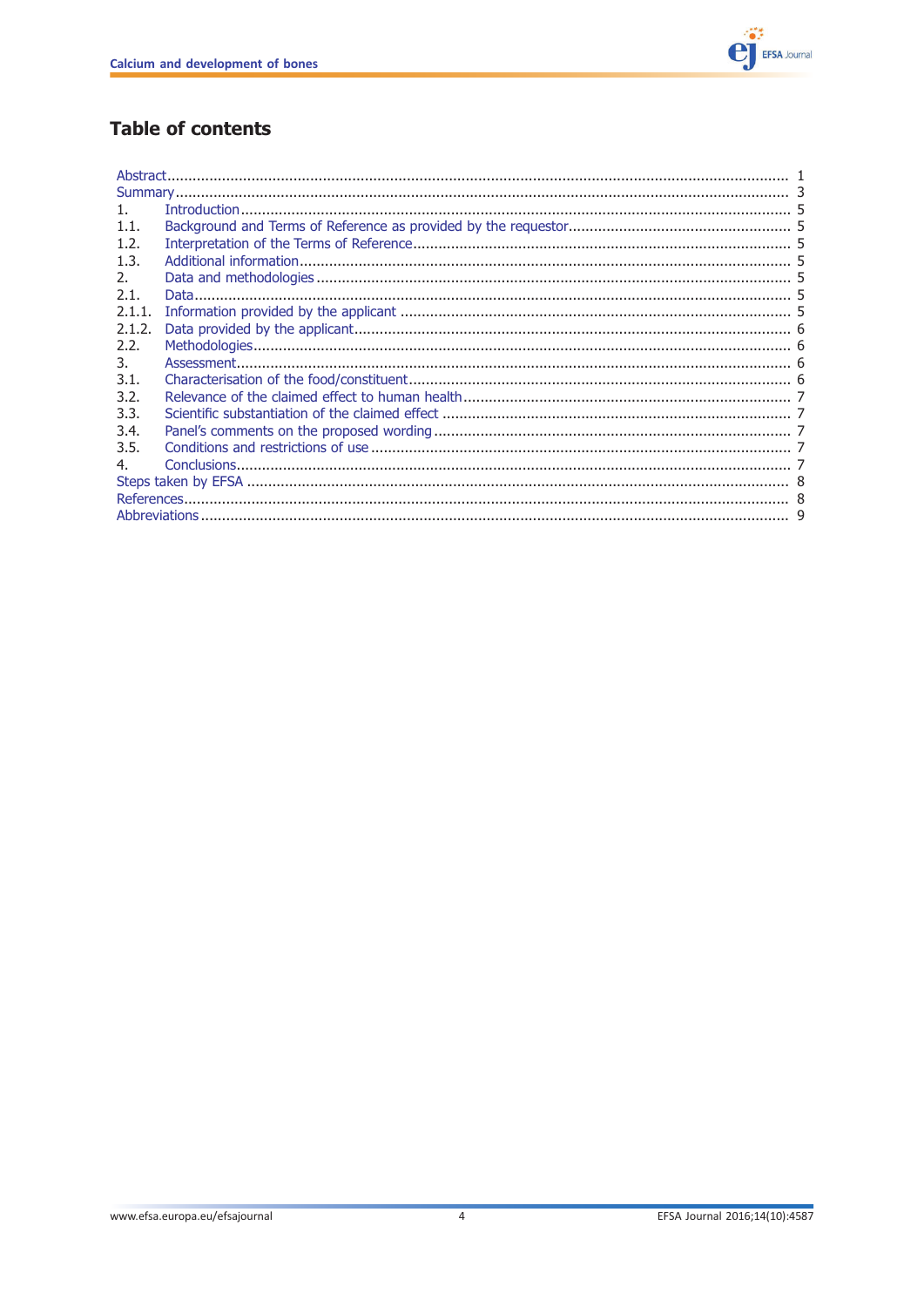## <span id="page-4-0"></span>1. Introduction

#### 1.1. Background and Terms of Reference as provided by the requestor

Requlation (EC) No 1924/2006<sup>1</sup> harmonises the provisions that relate to nutrition and health claims, and establishes rules governing the Community authorisation of health claims made on foods. As a rule, health claims are prohibited unless they comply with the general and specific requirements of this Regulation, are authorised in accordance with this Regulation, and are included in the lists of authorised claims provided for in Articles 13 and 14 thereof. In particular, Articles 14–17 of this Regulation lay down provisions for the authorisation and subsequent inclusion of reduction in disease risk claims and claims referring to children's development and health in a Community list of permitted claims.

According to Article 15 of this Regulation, an application for authorisation shall be submitted by the applicant to the national competent authority of a Member State, which will make the application and any supplementary information supplied by the applicant available to the European Food Safety Authority (EFSA).

#### 1.2. Interpretation of the Terms of Reference

EFSA is requested to evaluate the scientific data submitted by the applicant in accordance with Article 16 of Regulation (EC) No 1924/2006. On the basis of that evaluation, EFSA will issue an opinion on the scientific substantiation of a health claim related to: calcium and contribution to the normal development of bones.

The present opinion does not constitute, and cannot be construed as, an authorisation for the marketing of calcium, a positive assessment of its safety, nor a decision on whether calcium is, or is not, classified as a foodstuff. It should be noted that such an assessment is not foreseen in the framework of Regulation (EC) No 1924/2006.

It should also be highlighted that the scope, the proposed wording of the claim, and the conditions of use as proposed by the applicant may be subject to changes, pending the outcome of the authorisation procedure foreseen in Article 17 of Regulation (EC) No 1924/2006.

#### 1.3. Additional information

A health claim on calcium and maintenance of normal bones has already been assessed by the EFSA Panel on Dietetic Products, Nutrition and Allergies (NDA) with a favourable outcome (EFSA NDA Panel, 2009, 2010).

Moreover, a health claim on calcium and normal growth and development of bone has already been assessed by the EFSA NDA Panel with a favourable outcome (EFSA NDA Panel, 2008a,b).

## 2. Data and methodologies

#### 2.1. Data

#### 2.1.1. Information provided by the applicant

Food/constituent as stated by the applicant:

• According to the applicant, the food which is the subject of the health claim is calcium.

Health relationship as claimed by the applicant:

- According to the applicant, calcium has 'a critical role in the formation of bone'.
- The applicant stated that calcium 'plays an important role during the growth of infants and children', and that calcium is 'indispensable for proper and sufficient formation of bones'.

Wording of the health claim as proposed by the applicant:

• The applicant has proposed the following wording: 'Calcium is important for the development of bones'.

 $1$  Regulation (EC) No 1924/2006 of the European Parliament and of the Council of 20 December 2006 on nutrition and health claims made on foods. OJ L 404, 30.12.2006, p. 9–25.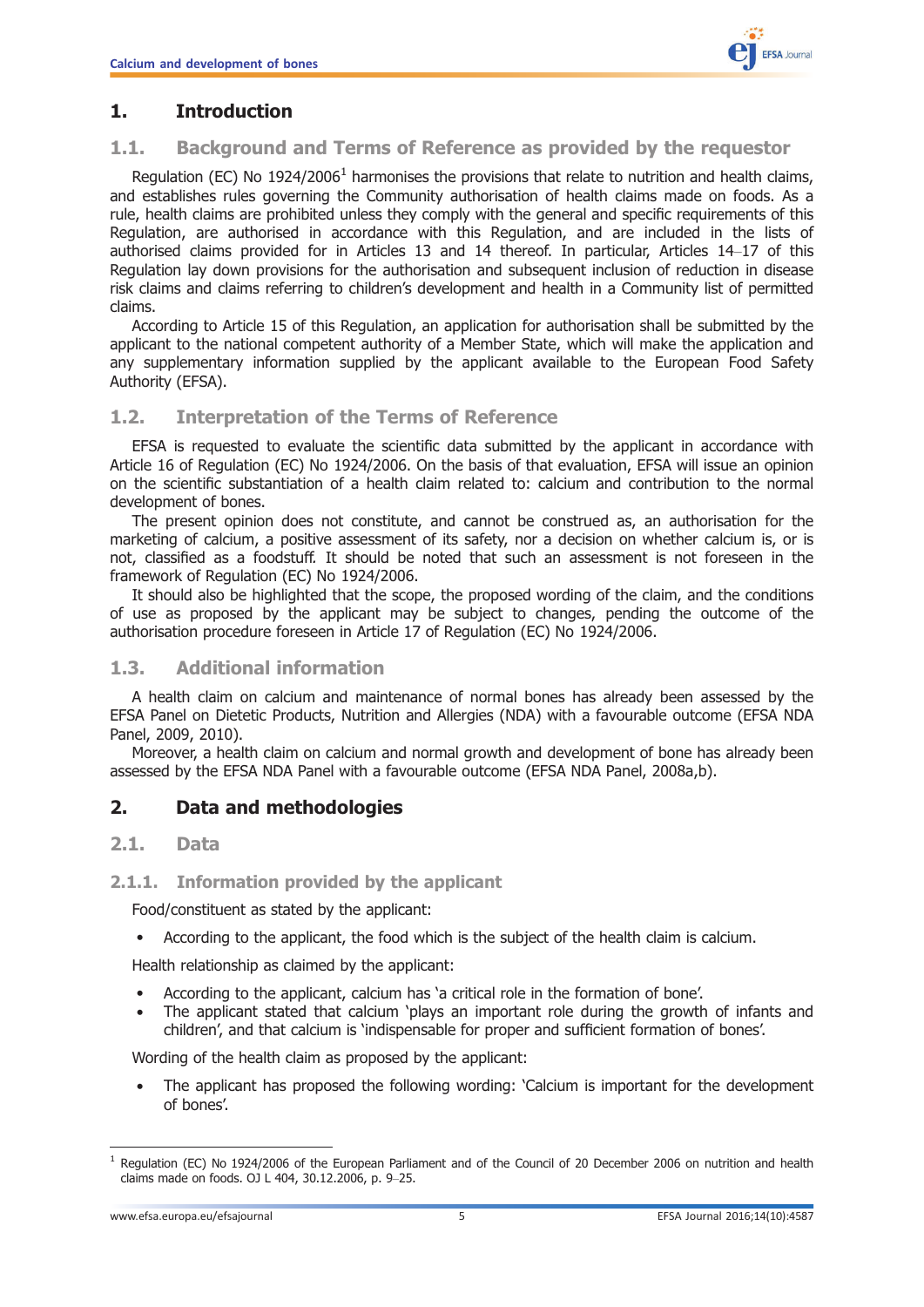

<span id="page-5-0"></span>• The following alternative wordings, indicated by the applicant to be equivalent, were proposed: 'Calcium contributes to/is involved in/is important for/plays an important role for/is necessary for/participates to/is needed for/supports the (proper) development of/the (normal) function of bones'.

Specific conditions of use as proposed by the applicant:

- The target population proposed by the applicant is infants (from birth) and young children up to 3 years of age.
- According to the applicant, the quantities needed to be able to make the claim are as follows:
	- For follow-on formulae, the content in calcium should be within the range set in Directive 2006/141/EC.
	- For foods for special medical purposes, the content in calcium should be within the range set in Directive 1999/21/EC.
	- For processed cereal-based foods and baby foods, the content in calcium should reach at least 15% of the Nutrient Reference Values set in Directive 2006/125/EC, i.e. 15% of 400 mg/100 g or 100 mL or per serving, as reconstituted.
	- For foods other than follow-on formulae, processed cereal-based foods and baby foods, the content in calcium should reach at least 15% of the Nutrient Reference Value set in Directive 2006/141/EC, i.e. 15% of 550 mg/100 mL product ready for use.

#### 2.1.2. Data provided by the applicant

Health claim application on calcium and contribution to the normal development of bones pursuant to Article 14 of Regulation 1924/2006, presented in a common and structured format as outlined in the Scientific and technical guidance for the preparation and presentation of applications for authorisation of health claims (EFSA NDA Panel, 2011).

As outlined in the General guidance for stakeholders on health claim applications, it is the responsibility of the applicant to provide the totality of the available evidence (EFSA NDA Panel, 2016).

#### 2.2. Methodologies

The general approach of the NDA Panel for the evaluation of health claim applications is outlined in the EFSA general guidance for stakeholders on health claim applications (EFSA NDA Panel, 2016).

#### 3. Assessment

#### 3.1. Characterisation of the food/constituent

The food constituent that is the subject of the health claim is calcium, which is an essential nutrient and can be measured in foods by established methods.

Calcium occurs naturally in foods in various forms, which are generally well utilised by the body. Different forms of calcium are authorised for addition to foods and for use in food supplements (Annex II of Regulation (EC) No 1925/2006<sup>2</sup>, Annex II of Directive 2002/46/EC<sup>3</sup>, Annex III of Directive 2006/141/EC<sup>4</sup>, Annex IV of Directive 2006/125/EC<sup>5</sup>, Directive 2001/15/EC<sup>6</sup>). This evaluation applies to calcium naturally present in foods and those forms authorised for addition to foods (Annex II of Regulation (EC) No 1925/2006, Annex II of Directive 2002/46/EC, Annex III of Directive 2006/141/EC, Annex IV of Directive 2006/125/EC, Directive 2001/15/EC).

The Panel considers that the food constituent, calcium, which is the subject of the health claim, is sufficiently characterised.

<sup>&</sup>lt;sup>2</sup> Regulation (EC) No 1925/2006 of the European Parliament and of the Council of 20 December 2006 on the addition of vitamins

and minerals and of certain other substances to foods. OJ L 404, 30.12.2006, p. 26–38. 3 Directive 2002/46/EC of the European Parliament and of the Council of 10 June 2002 on the approximation of the laws of the

Member States relating to food supplements. OJ L 183, 12.7.2002, p. 51–57. 4 Commission Directive 2006/141/EC of 22 December 2006 on infant formulae and follow-on formulae and amending Directive 1999/21/EC Text with EEA relevance. OJ L 401, 30.12.2006, p. 1–33.<br><sup>5</sup> Commission Directive 2006/125/EC of 5 December 2006 on processed cereal-based foods and baby foods for infants and

young children. OJ L 339, 6.12.2006, p. 16–35.<br><sup>6</sup> Commission Directive 2001/15/EC of 15 February 2001 on substances that may be added for specific nutritional purposes in foods for particular nutritional uses. OJ L 52, 22.2.2001, p. 19–25.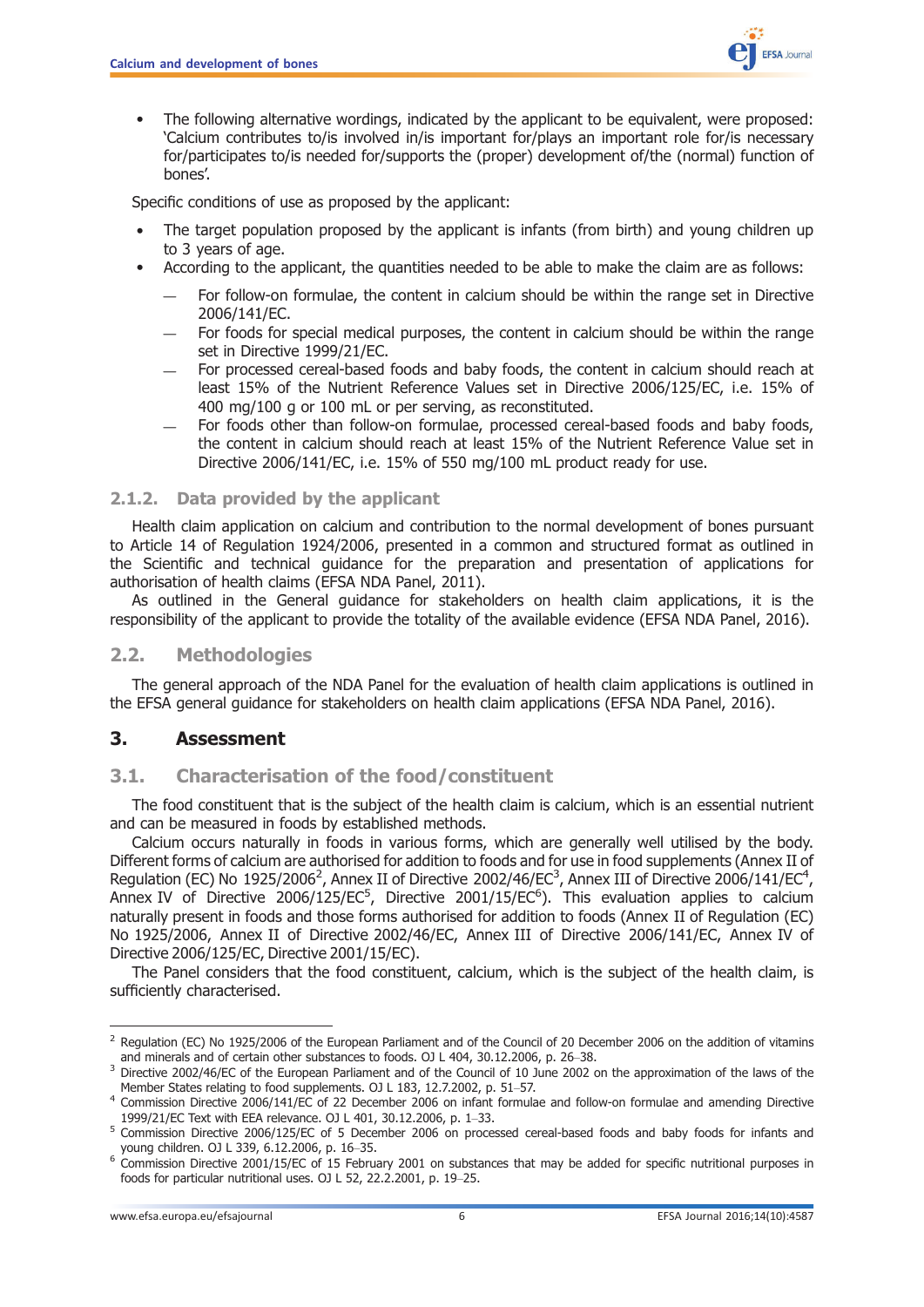

## <span id="page-6-0"></span>3.2. Relevance of the claimed effect to human health

The claimed effect proposed by the applicant is that calcium 'is important for the development of bones'. The target population proposed by the applicant is infants (from birth) and young children up to 3 years of age.

The Panel considers that contribution to the normal development of bones is a beneficial physiological effect.

#### 3.3. Scientific substantiation of the claimed effect

The Panel has previously assessed a claim on calcium and maintenance of normal bones pursuant to Article 13(1) of Regulation 1924/2006, i.e. for the general population (EFSA NDA Panel, 2009, 2010). The Panel considered that calcium is an important structural component of bones and concluded that a cause and effect relationship has been established between the dietary intake of calcium and the maintenance of normal bones (EFSA NDA Panel, 2009, 2010).

The Panel has also assessed a claim on calcium and normal growth and development of bone pursuant to Article 14 of Regulation 1924/2006, i.e. referring to children's development and health (EFSA NDA Panel, 2008a,b). The Panel concluded that a cause and effect relationship has been established between the intake of calcium and normal growth and development of bone (EFSA NDA Panel, 2008a,b). The target population was children and adolescents (up to 18 years).

The Panel considers that the role of calcium in the development of bones applies to all ages, including infants from birth and young children up to 3 years of age.

The Panel concludes that a cause and effect relationship has been established between the dietary intake of calcium and contribution to the normal development of bones.

#### 3.4. Panel's comments on the proposed wording

The Panel considers that the following wording reflects the scientific evidence: 'Calcium contributes to the normal development of bones'.

#### 3.5. Conditions and restrictions of use

The Panel considers that in order to bear the claim:

- Follow-on formulae should comply with the criteria for the composition of follow-on formulae as laid down in Directive 2006/141/EC.
- Nutritionally complete foods for special medical purposes intended for use by infants and nutritionally complete foods for special medical purposes other than those intended for use by infants should comply with the criteria for the composition of these foods as laid down in Directive 1999/21/EC.
- Processed cereal-based foods for infants and young children should comply with the criteria for the composition of these foods as laid down in Directive 2006/125/EC.
- Other foodstuffs intended for infants and young children should provide at least 15% of the reference values for the nutritional labelling of foods intended for infants and young children as laid down in Directive 2006/141/EC.

Such amounts can easily be consumed as part of a balanced diet. The target population is infants and young children up to 3 years of age. Dietary reference values for calcium have been set for infants and young children (EFSA NDA Panel, 2015). No Tolerable Upper Intake Levels for calcium have been set for this age group (EFSA NDA Panel, 2012).

## 4. Conclusions

On the basis of the data presented, the Panel concludes that:

- The food constituent, calcium, which is the subject of the health claim, is sufficiently characterised.
- The claimed effect proposed by the applicant is that calcium 'is important for the development of bones'. The target population proposed by the applicant is infants (from birth) and young children up to 3 years of age. Contribution to the normal development of bones is a beneficial physiological effect.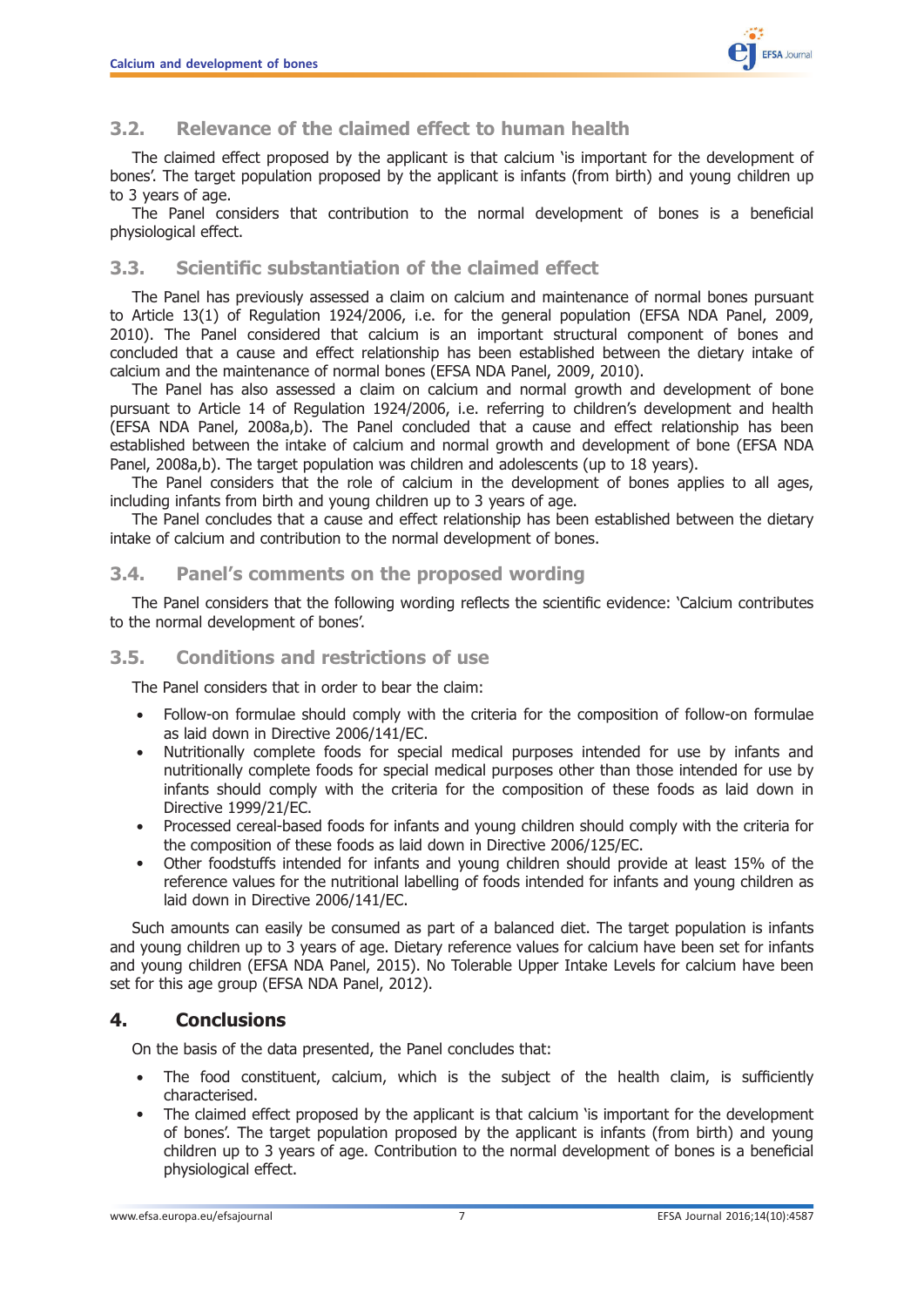

- <span id="page-7-0"></span>• A cause and effect relationship has been established between the dietary intake of calcium and contribution to the normal development of bones.
- The following wording reflects the scientific evidence: 'Calcium contributes to the normal development of bones'.
- In order to bear the claim, follow-on formulae should comply with the criteria for the composition of follow-on formulae as laid down in Directive 2006/141/EC; nutritionally complete foods for special medical purposes intended for use by infants and nutritionally complete foods for special medical purposes other than those intended for use by infants should comply with the criteria for the composition of these foods as laid down in Directive 1999/21/EC; processed cereal-based foods for infants and young children should comply with the criteria for the composition of these foods as laid down in Directive 2006/125/EC; and other foodstuffs intended for infants and young children should provide at least 15% of the reference values for the nutritional labelling of foods intended for infants and young children as laid down in Directive 2006/141/EC. Such amounts can easily be consumed as part of a balanced diet. The target population is infants and young children up to 3 years of age. No Tolerable Upper Intake Levels have been set for calcium for this age group.

## Steps taken by EFSA

- 1) Health claim application on calcium and 'is important for the development of bones' pursuant to Article 14 of Regulation (EC) No 1924/2006 (Claim Serial No: 0048\_FR). Submitted by Specialised Nutrition Europe (SNE, formerly IDACE), 9-31 Avenue des Nerviens, 1040 Brussels, Belgium.
- 2) This application was received by EFSA on 14 February 2008.
- 3) The scope of the application was proposed to fall under a health claim referring to children's development and health.
- 4) On 26 March 2008, during the validation process of the application, EFSA sent a request to the applicant to provide missing information.
- 5) On 13 April 2016, EFSA received the missing information as submitted by the applicant.
- 6) The scientific evaluation procedure started on 2 May 2016.
- 7) During its meeting on 21 September 2016, the NDA Panel, having evaluated the data, adopted an opinion on the scientific substantiation of a health claim related to calcium and contribution to the normal development of bones.

## References

- EFSA NDA Panel (EFSA Panel on Dietetic Products, Nutrition and Allergies), 2008a. Scientific Opinion on the scientific substantiation of a health claim related to calcium and bone growth pursuant to Article 14 of Regulation (EC) No 1924/2006. EFSA Journal 2008;6(10):826, 11 pp. doi[:10.2903/j.efsa.2008.826](http://dx.doi.org/10.2903/j.efsa.2008.826)
- EFSA NDA Panel (EFSA Panel on Dietetic Products, Nutrition and Allergies), 2008b. Scientific Opinion on the scientific substantiation of a health claim related to calcium and vitamin D and bone strength pursuant to Article 14 of Regulation (EC) No 1924/2006. EFSA Journal 2008;6(10):828, 13 pp. doi:[10.2903/j.efsa.2008.828](http://dx.doi.org/10.2903/j.efsa.2008.828)
- EFSA NDA Panel (EFSA Panel on Dietetic Products, Nutrition and Allergies), 2009. Scientific Opinion on the substantiation of health claims related to calcium and maintenance of bones and teeth (ID 224, 230, 231, 354, 3099), muscle function and neurotransmission (ID 226, 227, 230, 235), blood coagulation (ID 230, 236), energy-yielding metabolism (ID 234), normal function of digestive enzymes (ID 355), and maintenance of a normal blood pressure (ID 225, 385, 1419) pursuant to Article 13(1) of Regulation (EC) No 1924/2006. EFSA Journal 2009;7(9):1210, 27 pp. doi[:10.2903/j.efsa.2009.1210](http://dx.doi.org/10.2903/j.efsa.2009.1210)
- EFSA NDA Panel (EFSA Panel on Dietetic Products, Nutrition and Allergies), 2010. Scientific Opinion on the substantiation of health claims related to calcium and maintenance of normal bone and teeth (ID 2731, 3155, 4311, 4312, 4703), maintenance of normal hair and nails (ID 399, 3155), maintenance of normal blood LDLcholesterol concentrations (ID 349, 1893), maintenance of normal blood HDL-cholesterol concentrations (ID 349, 1893), reduction in the severity of symptoms related to the premenstrual syndrome (ID 348, 1892), "cell membrane permeability" (ID 363), reduction of tiredness and fatigue (ID 232), contribution to normal psychological functions (ID 233), contribution to the maintenance or achievement of a normal body weight (ID 228, 229) and regulation of cell division and differentiation (ID 237) pursuant to Article 13(1) of Regulation (EC) No 1924/2006. EFSA Journal 2010;8(10):1725, 30 pp. doi[:10.2903/j.efsa.2010.1725](http://dx.doi.org/10.2903/j.efsa.2010.1725)
- EFSA NDA Panel (EFSA Panel on Dietetic Products, Nutrition and Allergies), 2011. Scientific and technical guidance for the preparation and presentation of an application for authorisation of a health claim (revision 1). EFSA Journal 2011;9(5):2170, 36 pp. doi[:10.2903/j.efsa.2011.2170](http://dx.doi.org/10.2903/j.efsa.2011.2170)